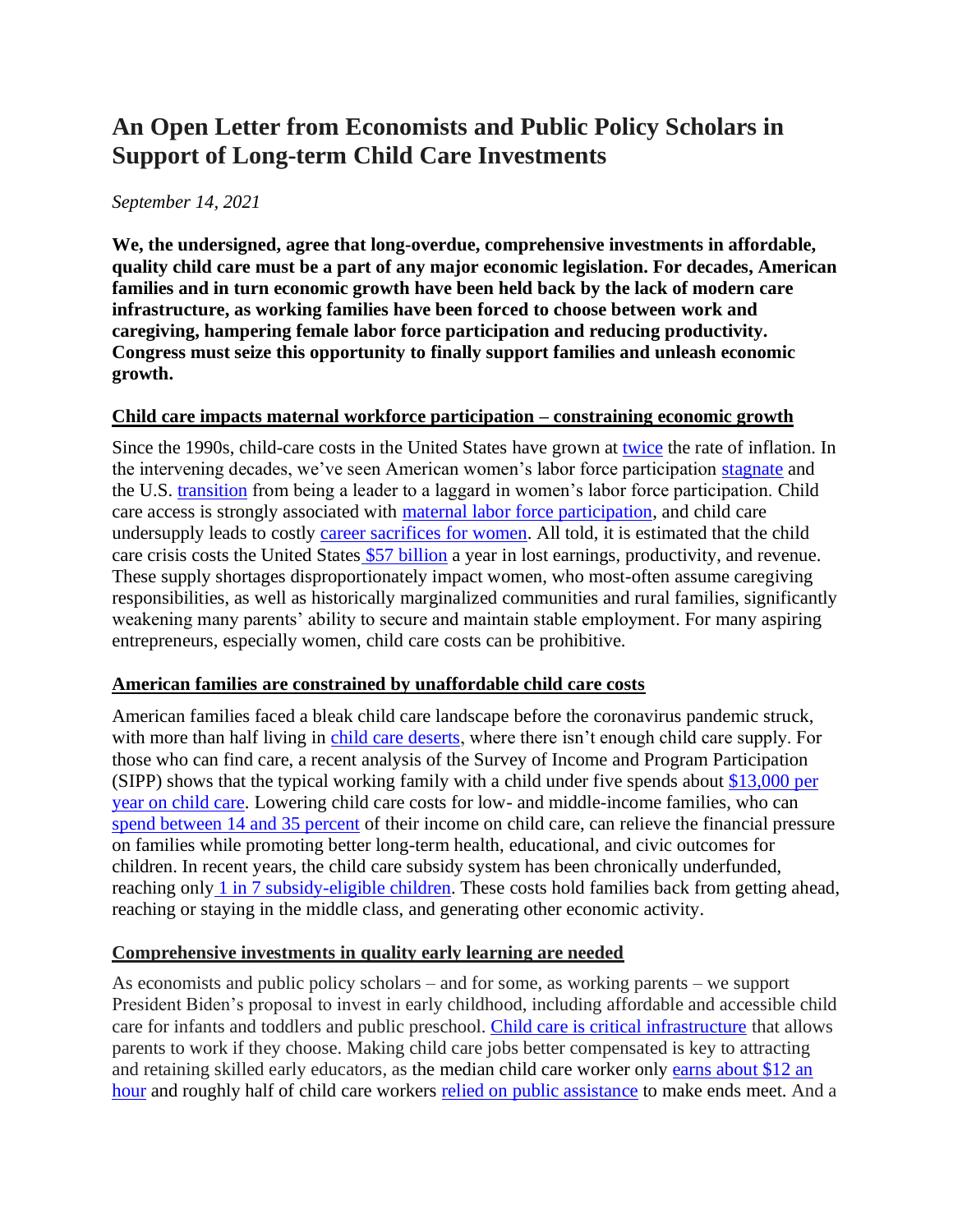[recent analysis of the costs and benefits](https://scholar.harvard.edu/hendren/publications/unified-welfare-analysis-government-policies) from more than a half century of policy interventions found that investments in children's health and education provide the highest marginal return on every public dollar spent.

## **Investment in child care is 50 years overdue**

In 1971, [Congress passed bipartisan legislation](https://newrepublic.com/article/113009/child-care-america-was-very-close-universal-day-care) to establish a national system of locally administered child care that would ensure working parents, in particular working women, could count on safe, reliable, and affordable care for their children. Unfortunately, President Nixon's veto of the Comprehensive Child Development Act set the country on a different path, one in which child care has become a major household expense, accompanied by vastly unequal levels of access, affordability, and quality. Along with other unaddressed challenges, this has held families and the economy back such that for the first time [most Americans no longer believe](https://www.cnbc.com/2021/07/21/many-americans-think-children-will-be-financially-worse-off-than-their-parents.html)  [their children will be better off](https://www.cnbc.com/2021/07/21/many-americans-think-children-will-be-financially-worse-off-than-their-parents.html) than they are. Fifty years later, we are at a pivotal moment in which policymakers can finally make lasting, necessary changes to the child care system to reduce these long-standing economic inequities.

Now is the time to invest in the millions of low-income and middle-class households who are [looking to Washington to find common sense solutions](https://morningconsult.com/2021/05/05/biden-american-families-plan-support-poll/) to their everyday problems. Congress supported the immediate relief needs for families and providers of child care, but now it's time to tackle the long-term solutions that will spur our economy. Lawmakers should come together around the shared goal of supporting working parents, compensating our chronically undervalued child care workers, and building a fair and just child care system for our children and our economy.

Signed,

Aaron Sojourner, Ph.D. | UNIVERSITY OF MINNESOTA **Abhay Aneja, J.D., Ph.D.** | UC BERKELEY Ajay Chaudry, Ph.D. | NEW YORK UNIVERSITY **Alice Gates, Ph.D.** | UNIVERSITY OF PORTLAND **Alicia Sasser Modestino, Ph.D.** | NORTHEASTERN UNIVERSITY **Almaz Zelleke, Ph.D.** | NYU SHANGHAI Amanda Weinstein, Ph.D. | UNIVERSITY OF AKRON **Andres Vinelli, Ph.D.** | CENTER FOR AMERICAN PROGRESS Ann Bookman, Ph.D. | UMASS BOSTON **Anna Markowitz, Ph.D.** | UCLA Anne Winkler, Ph.D. | UNIVERSITY OF MISSOURI-ST. LOUIS Art Rolnick, Ph.D. | UNIVERSITY OF MINNESOTA Arthur MacEwan, Ph.D. | UMASS BOSTON **Ayoung Kim, Ph.D.** | MISSISSIPPI STATE UNIVERSITY Betsey Stevenson, Ph.D. | UNIVERSITY OF MICHIGAN Brian E. Roe, Ph.D. | THE OHIO STATE UNIVERSITY **Caitlyn Collins, Ph.D.** | WASHINGTON UNIVERSITY IN ST. LOUIS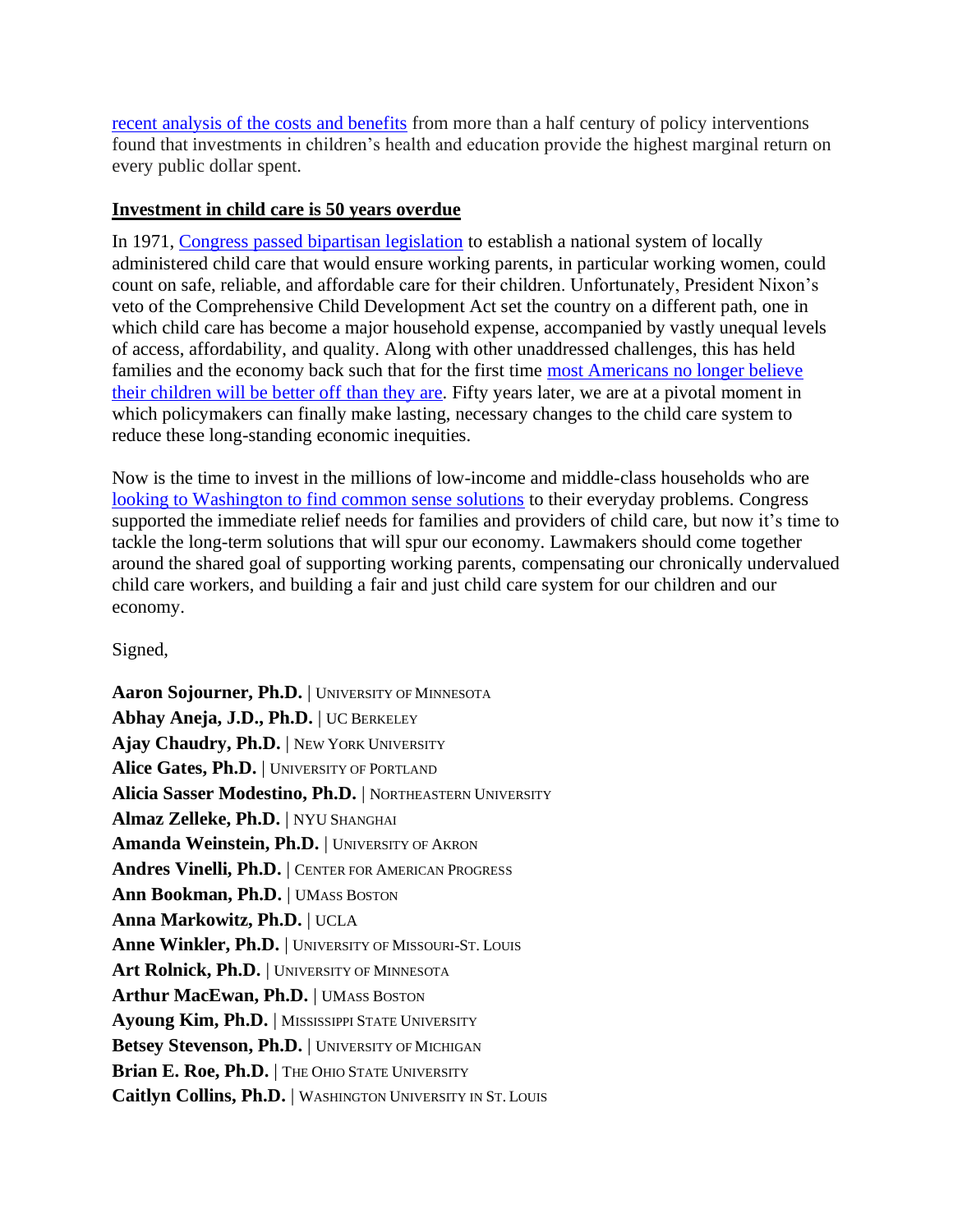**Candace Howes, Ph.D.** | CONNECTICUT COLLEGE **Caren Grown, Ph.D.** | THE WORLD BANK Carrie Wendel-Hummell, Ph.D. | THE UNIVERSITY OF KANSAS **Catherine Maclean, Ph.D.** | TEMPLE UNIVERSITY **Christian Weller, Ph.D.** | UMASS BOSTON **Christina Ewig, Ph.D.** | UNIVERSITY OF MINNESOTA **Christina Weiland, Ed.D.** | UNIVERSITY OF MICHIGAN **Cindy Cain, Ph.D.** | UNIVERSITY OF ALABAMA AT BIRMINGHAM **Colleen Heflin, Ph.D.** | SYRACUSE UNIVERSITY **Corey Shdaimah, Ph.D.** | UNIVERSITY OF MARYLAND **Daphna Bassok, Ph.D.** | UNIVERSITY OF VIRGINIA **Darby Saxbe, Ph.D.** | UNIVERSITY OF SOUTHERN CALIFORNIA David Alexander, Ph.D. | ILLINOIS ACTION FOR CHILDREN David Blau, Ph.D. | THE OHIO STATE UNIVERSITY **Dean Baker, Ph.D.** | CENTER FOR ECONOMIC AND POLICY RESEARCH **Deb Figart, Ph.D.** | STOCKTON UNIVERSITY **Deborah Phillips, Ph.D.** | GEORGETOWN UNIVERSITY **Demie Kurz, Ph.D.** | UNIVERSITY OF PENNSYLVANIA **Diana Strassmann, Ph.D.** | RICE UNIVERSITY **Eileen Appelbaum, Ph.D.** | CENTER FOR ECONOMIC AND POLICY RESEARCH **Eileen Boris, Ph.D.** | UC SANTA BARBARA **Eleni Bickell, Ph.D.** | UNIVERSITY OF MISSOURI **Elizabeth Adamson, Ph.D.** | THE UNIVERSITY OF NEW SOUTH WALES **Elizabeth Oltmans Ananat, Ph.D.** | BARNARD COLLEGE, COLUMBIA UNIVERSITY **Elizabeth Votruba-Drzal, Ph.D.** | UNIVERSITY OF PITTSBURGH **Emily Abel, Ph.D.** | UCLA **Erica L. Groshen, Ph.D.** | CORNELL UNIVERSITY **Farida Khan, Ph.D.** | UNIVERSITY OF COLORADO COLORADO SPRINGS **Francesca Bettio, Ph.D.** | UNIVERSITY OF SIENA **Francesca Degiuli, Ph.D.** | FAIRLEIGH DICKINSON UNIVERSITY **Francine Blau, Ph.D.** | CORNELL UNIVERSITY Gabrielle Pepin, Ph.D. | W.E. UPJOHN INSTITUTE FOR EMPLOYMENT RESEARCH Heidi Shierholz, Ph.D. | ECONOMIC POLICY INSTITUTE **Hirokazu Yoshikawa, Ph.D.** | NEW YORK UNIVERSITY **Jason Furman, Ph.D.** | HARVARD UNIVERSITY **Joan Lombardi, Ph.D.** | EARLY OPPORTUNITIES **Jocelyn Olcott, Ph.D.** | DUKE UNIVERSITY **John Miller, Ph.D.** | WHEATON COLLEGE Joya Misra, Ph.D. | UMASS AMHERST **Joyce J. Chen, Ph.D.** | THE OHIO STATE UNIVERSITY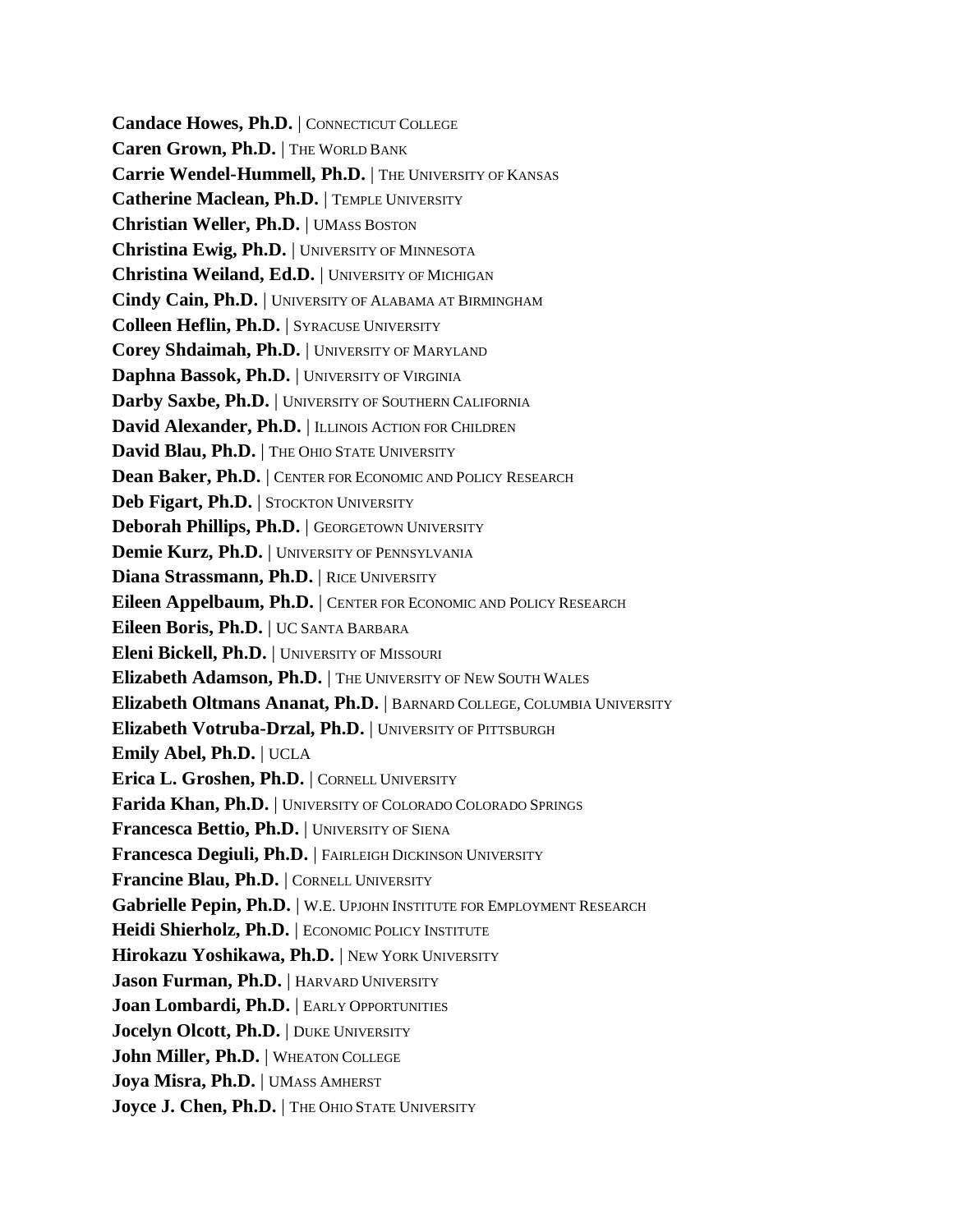**Julia Henly, Ph.D.** UNIVERSITY OF CHICAGO **Julie A. Nelson, Ph.D.** | UMASS BOSTON **Julie Matthaei, Ph.D.** | WELLESLEY COLLEGE **Juliet Bromer, Ph.D.** | ERIKSON INSTITUTE **Justin Wolfers, Ph.D.** | UNIVERSITY OF MICHIGAN **Karen Christopher, Ph.D.** | UNIVERSITY OF LOUISVILLE **Kate Bahn, Ph.D.** | WASHINGTON CENTER FOR EQUITABLE GROWTH Kate R. Schneider, Ph.D. | JOHNS HOPKINS UNIVERSITY Kathlene McDonald, Ph.D. | THE CITY COLLEGE OF NEW YORK **Katie B. Garner, Ph.D.** | INT'L ASSOC. OF MATERNAL ACTION AND SCHOLARSHIP **Kelly A. Davidson, Ph.D.** | UNIVERSITY OF DELAWARE **Kim Price-Glynn, Ph.D.** | UNIVERSITY OF CONNECTICUT **Kimberly Christensen, Ph.D.** | SARAH LAWRENCE COLLEGE **Kimberly D. Lucas, Ph.D.** | METROLAB NETWORK **Kristin Smith, Ph.D.** | DARTMOUTH COLLEGE Lauren Bauer, Ph.D. | BROOKINGS INSTITUTION **Lea J.E. Austin, Ed.D.** | CENTER FOR THE STUDY OF CHILD CARE EMPLOYMENT **Lenore Palladino, Ph.D.** | UMASS AMHERST **Lily Roberts** | CENTER FOR AMERICAN PROGRESS **Lynda Pickbourn, Ph.D.** | UMASS AMHERST Lynet Uttal, Ph.D. | UNIVERSITY OF WISCONSIN-MADISON **Madonna Harrington Meyer, Ph.D.** SYRACUSE UNIVERSITY **Mahala Stewart, Ph.D.** | HAMILTON COLLEGE Marci Cottingham, Ph.D. | UNIVERSITY OF AMSTERDAM Margaret Jodlowski, Ph.D. | THE OHIO STATE UNIVERSITY **Mark Paul, Ph.D.** | NEW COLLEGE OF FLORIDA **Mary C King, Ph.D.** | PORTLAND STATE UNIVERSITY **Mary Tuominen, Ph.D.** | DENISON UNIVERSITY **Maureen Perry-Jenkins, Ph.D.** | UMASS AMHERST **Max Sawicky, Ph.D.** | CENTER FOR ECONOMIC AND POLICY RESEARCH **Melissa Boteach** | NATIONAL WOMEN'S LAW CENTER **Melissa Hodges, Ph.D.** | VILLANOVA UNIVERSITY **Michael Reich, Ph.D.** | UC BERKELEY **Mignon Duffy, Ph.D.** | UMASS LOWELL **Mimi Abramovitz, DSW** | HUNTER COLLEGE **Mindy Fried, Ph.D.** | ARBOR CONSULTING PARTNERS **Mohamad Shaaf, Ph.D**. | UNIVERSITY OF CENTRAL OKLAHOMA **Nancy Folbre, Ph.D.** | UMASS AMHERST **Naomi Lightman, Ph.D.** | UNIVERSITY OF CALGARY **Natasha Pilkauskas, Ph.D.** | UNIVERSITY OF MICHIGAN